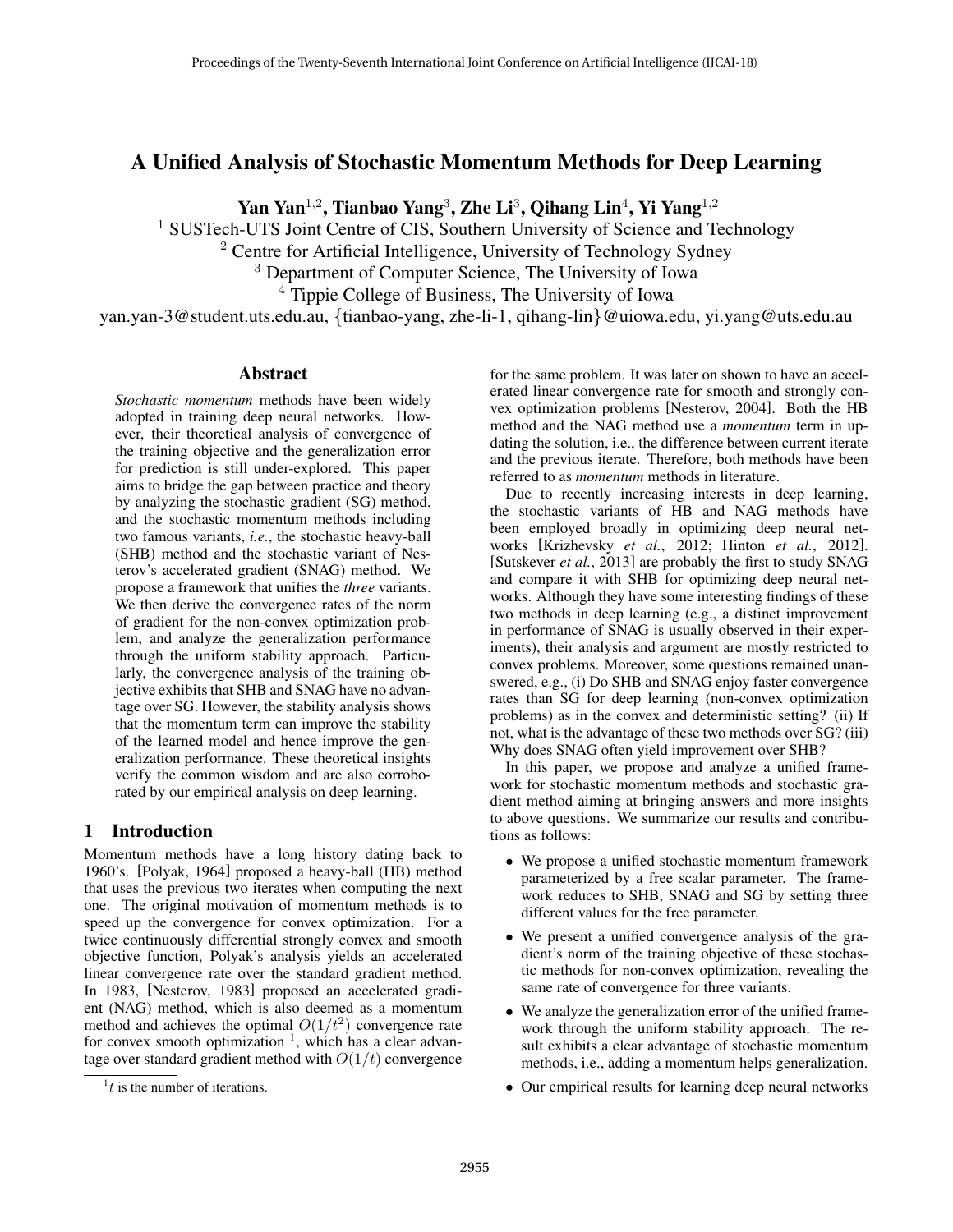complete the unified view and analysis by showing that (i) there is no clear advantage of SHB and SNAG over SG in convergence speed of the training error; (ii) the advantage of SHB and SNAG lies at better generalization due to more stability; (iii) SNAG usually achieves the best tradeoff between speed of convergence in training error and stability of testing error among the three stochastic methods.

## 2 More Related Work

There is much analysis on the momentum methods for deterministic optimization. Nesterov pioneered the work of accelerated gradient methods for smooth convex optimization [Nesterov, 2004]. The convergence analysis of HB has been recently extended to smooth functions for both convex [Ghadimi *et al.*, 2014; Ochs *et al.*, 2015] and non-convex deterministic optimization [Ochs *et al.*, 2014; Ochs, 2016]. As the rising popularity of deep neural networks, the stochastic variants of HB and NAG have been employed widely for training neural networks and leading to tremendous success for many problems in computer vision and speech recognition [Krizhevsky *et al.*, 2012; Hinton *et al.*, 2012; Sutskever *et al.*, 2013]. However, their *stochastic* variants in non-convex optimization are under-explored.

It is worth mentioning that two recent works have established the convergence results of the SG method [Ghadimi and Lan, 2013] and the stochastic version of a different variant of accelerated gradient method for non-convex optimization [Ghadimi and Lan, 2016]. However, the variant of accelerated gradient method in [Ghadimi and Lan, 2016] is hard to be explained in the framework of momentum methods and is not widely employed for optimizing deep neural networks. Moreover, their analysis is not applicable to the SHB method. Hence, from a theoretical standpoint, it is still interesting to analyze the stochastic variants of the Nesterov's accelerated gradient method and the HB method for stochastic non-convex optimization, which are extensively employed for learning deep neural networks. Our unified analysis shows that they enjoy the same order of convergence rate as the SG method, which conincides with the results in [Ghadimi and Lan, 2013; Ghadimi and Lan, 2016].

On the other hand, there exist few studies on analyzing the statistical properties (e.g., the generalization error) of the model learned by the SG method or stochastic momentum methods for minimizing the empirical risk. Conventional studies on the SG method in terms of statistical property focus on one pass learning, i.e., the training examples are passed once [Cesa-Bianchi *et al.*, 2004]. Recently, there emerge several works that aim to establish the statistical properties of the multiple pass SG methods in machine learning [Lin and Rosasco, 2016; Hardt *et al.*, 2016]. The latter work is closely related to the present work, which established the generalization error of the SG method with multiple pass for both convex and non-convex learning problems by analyzing the uniform stability. Nevertheless, it remains an open problem from a theoretical standpoint how the momentum term helps improve the generalization, though it has been observed to yield better performance in practice for deep learning [Sutskever *et* *al.*, 2013]. Our unified analysis of the uniform stability of the SG method and stochastic momentum methods explicitly exhibit the advantage of the stochastic momentum methods in terms of the generalization error, hence providing the theoretical support for the common wisdom.

In the remainder of the paper, we first review the HB and NAG method, and present their stochastic variants. Then we present a unified view of these momentum methods. Next, we present the convergence and generalization analysis for stochastic momentum methods. In addition, we present empirical results for comparing different methods for optimizing deep neural networks. Finally, we conclude this work.

# 3 Momentum Methods And Their Stochastic Variants

#### 3.1 Notations and Setup

Let us consider a general setting of learning with deep learning as a special case. Given a set of training examples  $S = (q_1, \ldots, q_n)$  sampled from an unknown distribution  $D$ , the goal of learning is to find a model x that minimizes the population risk, i.e.,

$$
\min_{\mathbf{x} \in \Omega} F(\mathbf{x}) \triangleq \mathcal{E}_{\mathbf{q} \sim \mathcal{D}}[\ell(\mathbf{x}, \mathbf{q})],\tag{1}
$$

where  $\ell$  is a loss function,  $\ell(x, q)$  denotes the loss of the model x on the example q and  $\Omega$  denotes the hypothesis class of the model. Since we cannot compute  $F(\mathbf{x})$  due to unknown distribution  $D$ , one usually learns a model by minimizing the empirical risk, i.e.,

$$
\min_{\mathbf{x} \in \Omega} f(\mathbf{x}) \triangleq \frac{1}{n} \sum_{i=1}^{n} \ell(\mathbf{x}, \mathbf{q}_i).
$$
 (2)

Two concerns usually present in the above empirical risk minimization approach. First, how fast the optimization algorithm solves Problem (2). This is usually measured by the speed of convergence to the optimal solution. However, it is NP-hard to find the global optimal solution for a general non-convex optimization problem [Hillar and Lim, 2013]. As with many previous works [Ghadimi and Lan, 2013; Ghadimi and Lan, 2016; Reddi *et al.*, 2016; Zhu and Hazan, 2016], we study the convergence rate of an iterative algorithm to the critical point, i.e., a point  $\mathbf{x}_{*}$  such that  $\nabla f(\mathbf{x}_{*}) = 0$ .

Second, how the model learned by solving Problem (2) generalizes to different data. It is usually measured by the population risk  $F(\hat{x})$  defined in (1). Since the model  $\hat{x}$  is learned from the random samples  $q_1, \ldots, q_n$  with randomness in the optimization algorithm itself, the expected population risk  $E[F(\hat{x})]$  is also used for the analysis with the expectation taking over the randomness in the samples and the algorithm itself. One way to assess the expected population risk is the generalization error, i.e., the difference between the population risk and the empirical risk,

$$
\epsilon_{\text{gen}} \triangleq \mathrm{E}[F(\hat{\mathbf{x}}) - f(\hat{\mathbf{x}})]. \tag{3}
$$

We use  $\nabla h(\mathbf{x})$  to denote the gradient of a smooth function. A function is smooth iff there exists  $L > 0$  such that

$$
\|\nabla h(\mathbf{y}) - \nabla h(\mathbf{x})\| \le L \|\mathbf{y} - \mathbf{x}\|, \quad \forall \mathbf{x}, \mathbf{y} \in \mathbb{R}^d, \quad (4)
$$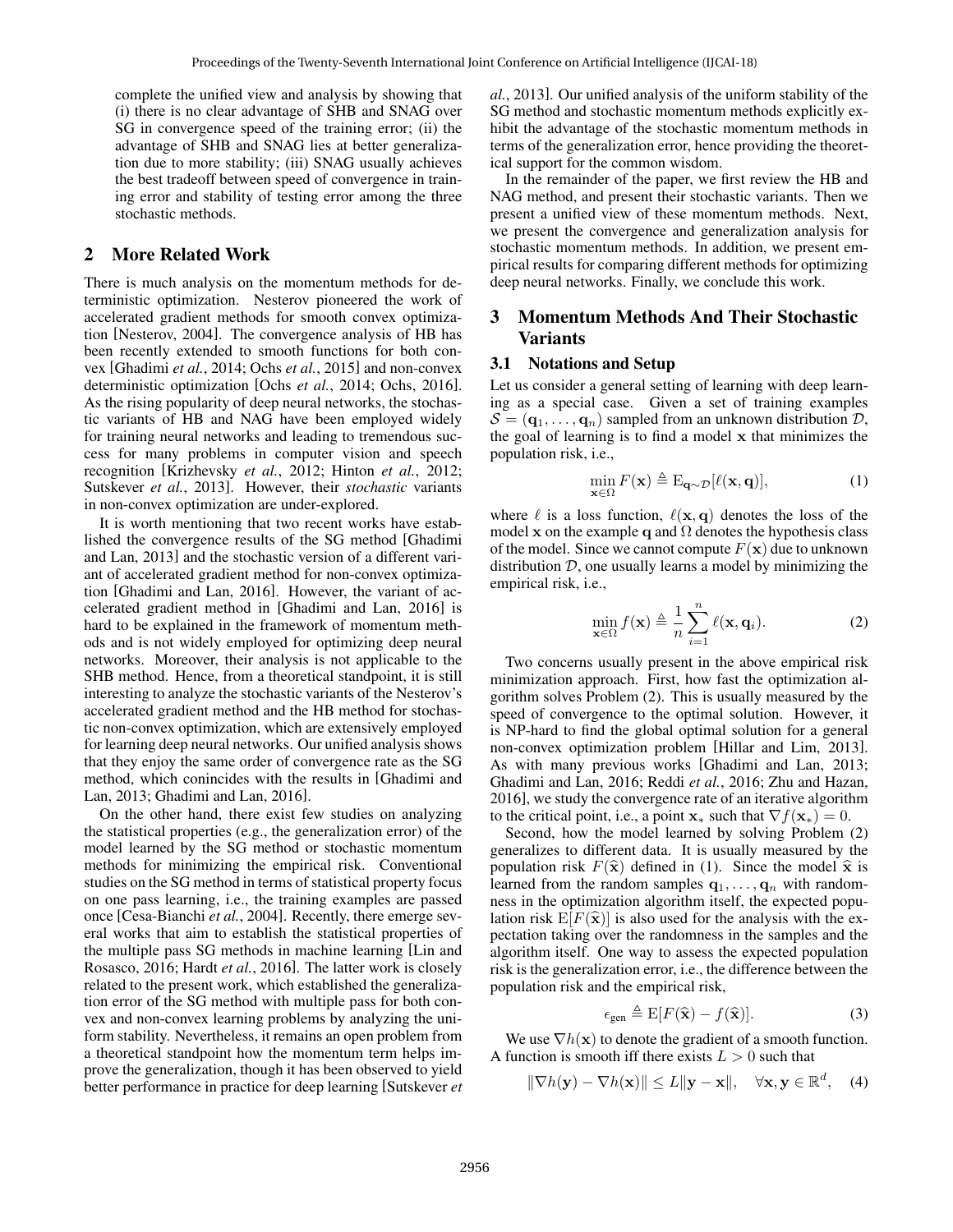where  $\|\cdot\|$  denotes the Euclidean norm. Note that the above inequality does not imply convexity. Through the paper, we assume that  $\ell(x, q)$  a G-Lipschitz continuous and L-smooth non-convex function in x, and assume that  $\Omega = \mathbb{R}^d$ . It follows that  $f(\mathbf{x})$  is G-Lipschitz continuous and L-smoothness.

#### 3.2 Stochastic Momentum Methods

We denote by  $\mathcal{G}_k = \mathcal{G}(\mathbf{x}_k; \xi_k)$  a stochastic gradient of  $f(\mathbf{x})$  at  $\mathbf{x}_k$  depending on a random variable  $\xi_k$  such that  $E[\mathcal{G}(\mathbf{x}_k;\xi_k)] = \nabla f(\mathbf{x}_k)$ . In the context of the empirical risk minimization (2),  $\mathcal{G}(\mathbf{x}_k; \xi_k) = \nabla \ell(\mathbf{x}_k; \mathbf{q}_{i_k})$ , where  $i_k$  is a random index sampled from  $\{1, \ldots, n\}$ .

There are two variants of momentum methods for solving (2), i.e., HB and NAG. HB was originally proposed for optimizing a smooth and strongly convex objective function. Based on HB, the update of stochastic HB (SHB) is given below for  $k = 0, \ldots$ ,

$$
\text{SHB:} \quad \mathbf{x}_{k+1} = \mathbf{x}_k - \alpha \mathcal{G}(\mathbf{x}_k; \xi_k) + \beta(\mathbf{x}_k - \mathbf{x}_{k-1}), \quad (5)
$$

with  $\mathbf{x}_{-1} = \mathbf{x}_0$ , where  $\beta \in [0, 1)$  is the momentum constant and  $\alpha$  is the step size. Equivalently, the above update can be implemented by the following two steps for  $k = 0, \ldots$ .

SHB: 
$$
\begin{cases} \mathbf{v}_{k+1} = \beta \mathbf{v}_k - \alpha \mathcal{G}(\mathbf{x}_k; \xi_k) \\ \mathbf{x}_{k+1} = \mathbf{x}_k + \mathbf{v}_{k+1}. \end{cases}
$$
(6)

Based on NAG [Nesterov, 2004], the update of stochastic NAG (SNAG) consists of the two steps below for  $k = 0, \ldots,$ :

$$
\text{SNAG:} \quad\n\begin{cases}\n\mathbf{y}_{k+1} = \mathbf{x}_k - \alpha \mathcal{G}(\mathbf{x}_k; \xi_k) \\
\mathbf{x}_{k+1} = \mathbf{y}_{k+1} + \beta(\mathbf{y}_{k+1} - \mathbf{y}_k),\n\end{cases}\n\tag{7}
$$

with  $y_0 = x_0$ . By introducing  $v_k = y_k - y_{k-1}$  with  $v_0 = 0$ , the above update can be equivalently written as

$$
\text{SNG:} \quad\n\begin{cases}\n\mathbf{v}_{k+1} = \beta \mathbf{v}_k - \alpha \mathcal{G}(\mathbf{y}_k + \beta \mathbf{v}_k; \xi_k) \\
\mathbf{y}_{k+1} = \mathbf{y}_k + \mathbf{v}_{k+1}.\n\end{cases}\n\tag{8}
$$

Finally, the traditional view of SG can be written as

SG: 
$$
\mathbf{x}_{k+1} = \mathbf{x}_k - \alpha \mathcal{G}(\mathbf{x}_k; \xi_k).
$$
 (9)

By comparing (8) to (6), one might argue that the difference between HB and NAG lies at the point for evaluating the gradient [Sutskever *et al.*, 2013]. We will present a different unified view of the three methods that allows us to analyze them in a unified framework. The convergence of HB and NAG has been established for convex optimization [Polyak, 1964; Nesterov, 1983; Nesterov, 2004; Ghadimi *et al.*, 2014; Ochs *et al.*, 2015].

## 4 A Unified View of Stochastic Momentum Methods

In this section, we present a unified view of the two (stochastic) momentum methods and (stochastic) gradient methods. We first present the unified framework and then show that HB, NAG and the gradient method are special cases of the unified framework. Denote by  $G(\mathbf{x}_k)$  either a gradient or a stochastic gradient of  $f(\mathbf{x})$  at  $\mathbf{x}_k$ .

Let  $\alpha > 0$ ,  $\beta \in [0, 1)$ , and  $s \geq 0$ . The updates of the stochastic unified momentum (SUM) method are given by

$$
\text{SUM}: \quad \begin{cases} \mathbf{y}_{k+1} = \mathbf{x}_k - \alpha \mathcal{G}(\mathbf{x}_k) \\ \mathbf{y}_{k+1}^s = \mathbf{x}_k - s\alpha \mathcal{G}(\mathbf{x}_k) \\ \mathbf{x}_{k+1} = \mathbf{y}_{k+1} + \beta(\mathbf{y}_{k+1}^s - \mathbf{y}_k^s), \end{cases} \tag{10}
$$

for  $k \geq 0$  with  $y_0^s = x_0$ . It is notable that in the update of  $x_{k+1}$ , a momentum term is constructed based on the auxiliary sequence  $\{y_k^s\}$ , whose update is parameterized by s. The following proposition indicates that SUM reduces to the concerned three special cases by setting different values to s.

Proposition 1. *SUM (10) reduces to the three variants SG* (9), *SHB* (5) and *SNAG* (7) by setting  $s = \frac{1}{1-\beta}$ ,  $s = 0$ *and* s = 1*, respectively. Particularly, the update of SG is*  $\mathbf{x}_{k+1} = \mathbf{x}_k - \frac{\alpha}{1-\beta} \mathcal{G}(\mathbf{x}_k, \xi_k)$ , where the step size is  $\frac{\alpha}{1-\beta}$ .

From the above result, we can see that SHB, SNAG and SG are three variants of SUM. Moreover, the SUM view of SG implies that SG can have a larger "effective" step size (i.e.,  $\alpha/(1-\beta)$ ) before the gradient  $\mathcal{G}(\mathbf{x}_k)$  than that of SHB and SNAG. We note that this is a very important observation about SG since setting a smaller effective step size for SG (e.g., the same as that in SNAG) will yield much worse convergence of training error as observed in experiments.

To facilitate the unified analysis of the stochastic momentum methods, we note that (10) implies the recursions in (13) and (14) given in the following lemma.

**Lemma 1.** Let  $\mathbf{p}_k$  be

$$
\mathbf{p}_k = \begin{cases} \frac{\beta}{1-\beta} (\mathbf{x}_k - \mathbf{x}_{k-1} + s\alpha \mathcal{G}(\mathbf{x}_{k-1})), & k \ge 1\\ 0, & k = 0 \end{cases} \tag{11}
$$

*and*

$$
\mathbf{v}_k = \frac{(1-\beta)}{\beta} \mathbf{p}_k. \tag{12}
$$

*Then for any*  $k \geq 0$ *, we have* 

$$
\mathbf{x}_{k+1} + \mathbf{p}_{k+1} = \mathbf{x}_k + \mathbf{p}_k - \frac{\alpha}{1 - \beta} \mathcal{G}(\mathbf{x}_k),
$$
 (13)

$$
\mathbf{v}_{k+1} = \beta \mathbf{v}_k + ((1 - \beta)s - 1)\alpha \mathcal{G}(\mathbf{x}_k). \qquad (14)
$$

**Remark:** We note that a similar recursion in (13) with  $s =$ 0 and  $s = 1$  has been observed and employed to [Ghadimi *et al.*, 2014] for deterministic convex optimization. However, the recursion in (14) for  $v_k$  (i.e.,  $p_k$ ) is a key to our convergence analysis for non-convex optimization and importantly the generalization to any s allows us to analyze SHB, SNAG and SG in a unified framework.

Finally, we present a lemma stating the cumulative effect of updates for each iterate, which will be useful for our generalization error analysis.

**Lemma 2.** *Given the update in (10), for any*  $k \geq 0$  *we have* 

$$
\mathbf{x}_{k+1} = \mathbf{x}_0 - \sum_{\tau=0}^k \left\{ \frac{1}{1-\beta} - \beta^{k-\tau+1} \frac{1-s(1-\beta)}{1-\beta} \right\} \alpha \mathcal{G}(\mathbf{x}_{\tau}).
$$
\n(15)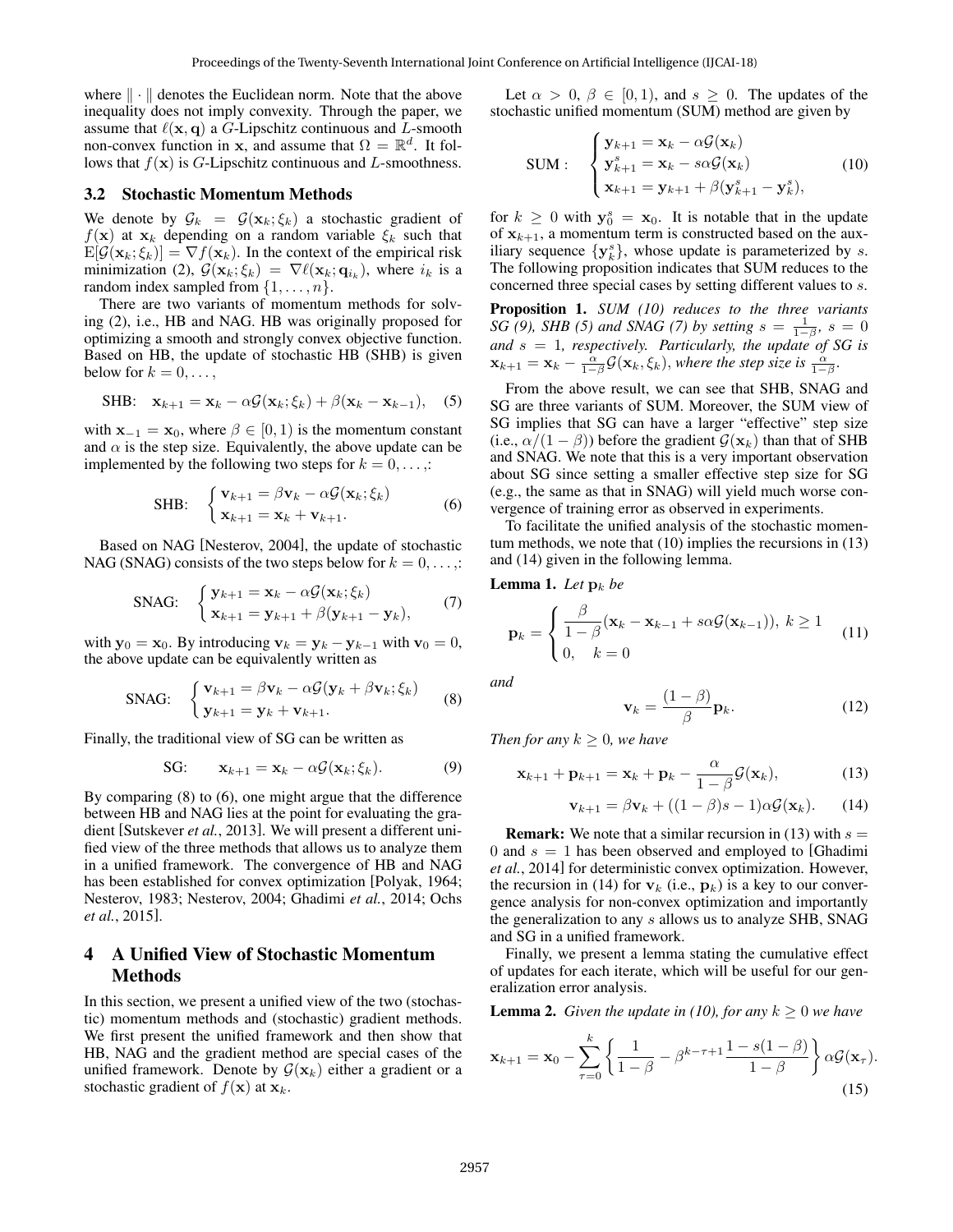Remark: The above cumulative update reduce to the following three cases for SHB ( $s = 0$ ), SNAG ( $s = 1$ ) and SG  $(s = 1/(1 - \beta)).$ 

$$
\mathbf{x}_{k+1} = \begin{cases} \n\mathbf{x}_0 - \sum_{t=0}^k \left\{ \frac{1}{1-\beta} - \frac{\beta^{k-\tau+1}}{1-\beta} \right\} \alpha \mathcal{G}(\mathbf{x}_\tau) & s = 0 \\
\mathbf{x}_0 - \sum_{t=0}^k \left\{ \frac{1}{1-\beta} - \frac{\beta^{k-\tau+2}}{1-\beta} \right\} \alpha \mathcal{G}(\mathbf{x}_\tau) & s = 1 \\
\mathbf{x}_0 - \sum_{t=0}^k \frac{1}{1-\beta} \alpha \mathcal{G}(\mathbf{x}_\tau) & s = \frac{1}{1-\beta} \n\end{cases}
$$

From the above cumulative update, we can see that SHB and SNAG have smaller step size for each stochastic gradient. This is the main reason that SHB and SNAG are more stable than SG, and hence yield a solution with better generalization performance. We will present a more formal analysis of generalization error later.

### 5 Convergence Analysis of SUM

In this section, we present the convergence results for the empirical risk minimization (2) of the SUM methods. As mentioned before, for deep learning problems the loss function  $\ell(x, q)$  is a non-convex function, which makes finding the global optimal solution an NP-hard problem. Instead, as in many previous works we will present the convergence rates of SUM in terms of the norm of the gradient. We will present the main results first and then sketch the analysis. Detailed proofs are deferred to the supplement due to limit of space.

#### 5.1 Main results

Theorem 1. *(Convergence of SUM) Suppose* f(x) *is a nonconvex and L-smooth function,*  $\mathrm{E}[\|\mathcal{G}(\mathbf{x};\widehat{\xi}) - \nabla f(\mathbf{x})\|^2] \leq \sigma^2$ *and*  $\|\nabla f(\mathbf{x})\| \leq G$  *for any* **x**. Let update (10) run for t *iterations with*  $\mathcal{G}(\mathbf{x}_k; \xi_k)$ *. By setting*  $\alpha = \min\{\frac{1-\beta}{2L}, \frac{C}{\sqrt{t+1}}\}$ *we have*

$$
\min_{k=0,\dots,t} E[||\nabla f(\mathbf{x}_k)||^2]
$$
\n
$$
\leq \frac{2(f(\mathbf{x}_0) - f_*)(1-\beta)}{t+1} \max\left\{\frac{2L}{1-\beta}, \frac{\sqrt{t+1}}{C}\right\}
$$
\n
$$
+ \frac{C}{\sqrt{t+1}} \frac{L\beta^2((1-\beta)s-1)^2(G^2+\sigma^2)+L\sigma^2(1-\beta)^2}{(1-\beta)^3}
$$

Remark: We would like to make several remarks. (i) The assumption on the magnitude of the gradient and the variance of stochastic gradient can be simply replaced by the magnitude of the stochastic gradient, which are standard assumptions in the previous analysis of stochastic gradient method [Ghadimi and Lan, 2013]. (ii) This is the first time that the convergence rate of SHB for non-convex optimization is established. A similar convergence rate of SG and a different stochastic variant of accelerated gradient method has been established in [Ghadimi and Lan, 2013] and [Ghadimi and Lan, 2016], respectively under similar assumptions. (iii) The unified convergence makes it clear that the difference of the convergence bounds for different variants of SUM lies at the term  $((1 - \beta)s - 1)^2$ , which is equal to  $\beta^2$ ,  $\beta^4$  and 0 for SHB, SNAG and SG, respectively. (iv) The step size  $\alpha$  of different variants of SUM used in the analysis of Theorem 1 is the same value.

The above result shows that the convergence upper bound of the three methods are of the same order, i.e.,  $O(1/\sqrt{t})$  for the gradient's square norm. In addition, when the momentum term  $\beta$  is large, the effect of different values of s in the term would  $L\beta^2((1-\beta)s-1)^2(G^2+\sigma^2)$  becomes marginal in contrast to the term  $L\sigma^2(1-\beta)^2$  in the convergence bound. This reveals that SHB and SNAG have no advantage over SG in terms of empirical risk minimization.

Below, we present a result with different step sizes  $\alpha$  for different variants of SUM in the analysis, which sheds more insights of different methods.

Theorem 2. *(Convergence of SUM) Suppose* f(x) *is a nonconvex and L-smooth function,*  $E[\|\mathcal{G}(\mathbf{x}; \xi) - \nabla f(\mathbf{x})\|^2] \leq$  $\sigma^2$  and  $\|\nabla f(\mathbf{x})\| \leq G$  *for any* **x**. Let update (10) *run for t iterations with*  $G(\mathbf{x}_k; \xi_k)$ . By setting  $\alpha =$  $\min\{\frac{1-\beta}{2L[1+((1-\beta)s-1)^2]}, \frac{C}{\sqrt{t+1}}\}$  we have

$$
\min_{k=0,\dots,t} \mathbf{E}[\|\nabla f(\mathbf{x}_k)\|^2] \le \frac{2(f(\mathbf{x}_0) - f_*)(1 - \beta)}{t + 1} \Lambda + \frac{C}{\sqrt{t + 1}} \frac{L\beta^2 (G^2 + \sigma^2) + L\sigma^2 (1 - \beta)^2}{(1 - \beta)^3}
$$
\nwhere  $\Lambda = \max \left\{ \frac{2L[1 + ((1 - \beta)s - 1)^2]}{1 - \beta}, \frac{\sqrt{t + 1}}{C} \right\}.$ 

Remark: The above result allows us to possibly set a larger initial value of  $\alpha$  for SG (where  $s = 1/(1 - \beta)$ ) and SNAG (where  $s = 1$ ) than that for SHB (where  $s = 0$ ). Our empirical studies for deep learning also confirms this point.

#### 5.2 Generalization Error Analysis of SUM

In this section, we provide a unified analysis for the generalization error of the solution returned by SUM after a finite number of iterations. By employing the unified analysis, we are able to analyze the effect of the scalar s on the generalization error. Our analysis is inspired by [Hardt *et al.*, 2016], which leverages the uniform stability of a randomized algorithm [Bousquet and Elisseeff, 2002] to bound the generalization error of multiple pass SG method. To this end, we first introduce the uniform stability and its connection with generalization error.

Let  $A: \mathcal{S} \to \mathbb{R}^d$  denote a randomized algorithm that generates a model  $A(S)$  from the set of training samples S of size  $n$ . The uniform stability measures that how likely the prediction of the learned model on any sample q would change if one example in  $S$  is changed to a different data. In particular, let  $S'$  denote a set of training examples that differ from  $S$  in one example. The algorithm  $\mathcal A$  is said to be  $\epsilon$ -uniform stable, if

$$
\epsilon(\mathcal{A},n) \triangleq \sup_{\mathcal{S},\mathcal{S}'}\sup_{\mathbf{q}}\mathrm{E}_{\mathcal{A}}[\ell(\mathcal{A}(\mathcal{S}),\mathbf{q})-\ell(\mathcal{A}(\mathcal{S}'),\mathbf{q})]\leq \epsilon
$$

The following proposition states that the generalization error of  $A(S)$  is bounded by the uniform stability of A.

Proposition 2. *(Theorem 2.2 in [Hardt* et al.*, 2016]) For a randomized algorithm*  $A: \mathcal{S} \to \mathbb{R}$ ,

$$
E[F(\mathcal{A}(\mathcal{S})) - f(\mathcal{A}(\mathcal{S}))] \le \epsilon(\mathcal{A}, n)
$$
 (16)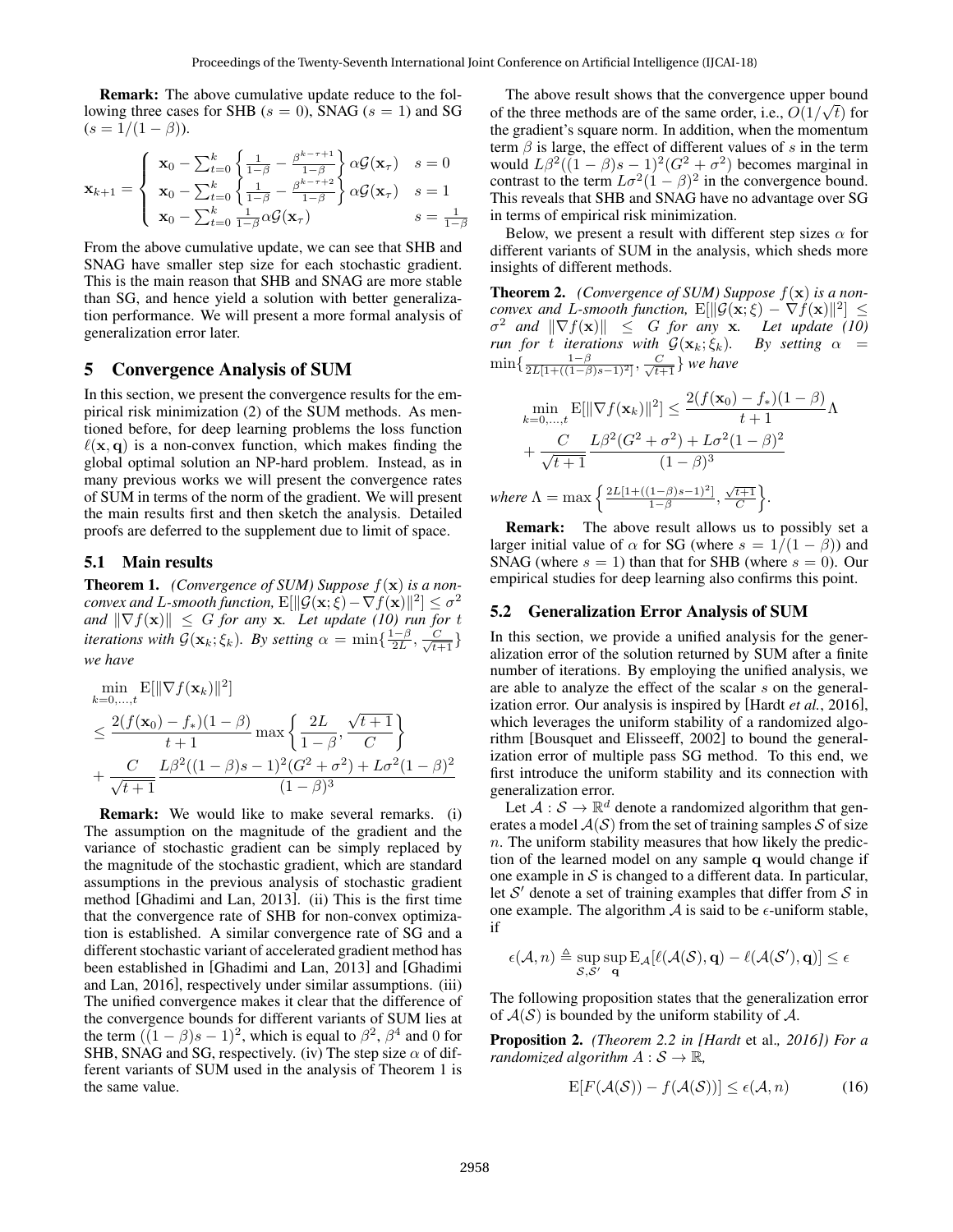The above proposition allows us to use the uniform stability of a randomized algorithm as a proxy of the generalization error. Below, we will show that SHB and SNAG are more uniform stable than SG, which exhibits that SHB and SNAG has potentially smaller generalization error than SG.

To proceed, we assume that loss function is  $G$ -Lipschitz continuous, then  $|\ell(A(\mathcal{S}), \mathbf{q}) - \ell(A(\mathcal{S}'), \mathbf{q})| \leq G ||\mathcal{\tilde{A}}(\mathcal{S}) \mathcal{A}(\mathcal{S}')$ || and  $\epsilon(\mathcal{A}, n) \leq \sup_{\mathcal{S}, \mathcal{S}'} \mathbb{E}[\|\mathcal{A}(\mathcal{S}) - \mathcal{A}(\mathcal{S}')\|]$ . To analyze the uniform stability of SUM, we will assume that there are two instances of SUM starting from the same initial solution, with one running on S and the other one running on  $S'$ , where S and S' differs only at one example. Let  $x_t = x_t(S)$ denote the *t*-th iterate of the first instance and  $\mathbf{x}'_t = \mathbf{x}_t(\mathcal{S}')$ denote the  $t$ -th iterate of the second instance. Below, we establish a result showing how  $\Delta_t = \mathrm{E}[\|\mathbf{x}_t - \mathbf{x}'_t\|]$  grows based on the unified framework in Lemma 2.

**Proposition 3.** Assume that  $\|\nabla \ell(\mathbf{x}, \mathbf{q})\|_2 \leq G$  for any  $\mathbf{x}$  and  $q$  and  $\ell(\mathbf{x}, \mathbf{q})$  is L-smooth w.r.t  $\mathbf{x}$ . For two data sets  $\mathcal{S}, \mathcal{S}'$  that  $d$ *iffers at one example, let*  $\mathbf{x}_t$  *and*  $\mathbf{x}'_t$  *denote the t-th iterates of running SUM for the empirical risk minimization on* S *and*  $\check{S}'$ , we have

$$
\Delta_{t+1} \le \sum_{k=0}^{t} \frac{2\alpha G}{n} \eta_k^t + \left(1 - \frac{1}{n}\right) \sum_{k=0}^{t} \alpha L \eta_k^t \Delta_k
$$
  
with  $\Delta_0 = 0$ , where  $\eta_k^t = \frac{1}{1-\beta} - \beta^{t-k+1} \frac{1-s(1-\beta)}{1-\beta}$ .

Remark: From the above result, we can easily analyze how the value of s affects the growth of  $\Delta_t$  that implies the growth of the generalization error of  $x_t$ . The values of  $\eta_k^t$ grown of the generalization effor of  $x_t$ . The values of  $\eta_k$  for the three variants (i.e., SHB, SNAG and SG) are given by  $\eta_k^t(\text{SHB}) = \frac{1}{1-\beta} - \frac{\beta^{t-k+1}}{1-\beta}$  $\frac{t-k+1}{1-\beta}, \eta^t_k(\text{SNAG}) = \frac{1}{1-\beta} - \frac{\beta^{t-k+2}}{1-\beta}$  $\frac{1-\beta}{1-\beta}$  and  $\eta_k^t(SG) = \frac{1}{1-\beta}$ , respectively. It is obvious that  $\eta_k^t(SHB)$  <  $\eta_k^t(\text{SNAG}) \, < \, \eta_k^t(\text{SG})$ . As a result,  $\Delta_t$  of SG grows faster than that of SNAG, and then followed by  $\Delta_t$  of SHB. Since the generalization error of  $x_t$  is bounded by  $\Delta_t$  up to a constant, we can conclude that by running the same number of iterations, the generalization error of the model returned by SHB and SNAG is potentially smaller than that of SG.

More Discussion. So far, we have analyzed the convergence rate for optimizing the empirical risk and the generalization error of the learned models of different variants of SUM, which provide answers to the questions raised at the beginning except the last one (why is SNAG observed to yield improvement on the prediction performance over SHB by some studies [Sutskever *et al.*, 2013]). Next, we show that how our analysis can shed lights on this question. In fact, the population risk of  $x_k$  that is usually assessed in practice by the testing error can be decomposed into three parts, consisting of the optimization error, the generalization error, and an optimization independent term, i.e.,

$$
E[F(\mathbf{x}_t)] = E[f(\mathbf{x}_*)] + \underbrace{E[F(\mathbf{x}_t) - f(\mathbf{x}_t)]}_{\text{gen}} + \underbrace{E[f(\mathbf{x}_t) - f(\mathbf{x}_*)]}_{\text{opt}}
$$

where  $x<sub>*</sub>$  is the optimal solution to the empirical risk minimization problem. An informal analysis follows: our Theorem 2 implies that SNAG converges potentially faster than



Figure 1: Training and testing error of different methods on CIFAR-10 with the best initial step size  $\alpha$ . The result is consistent with our convergence result in Theorem 2.

SHB in terms of the optimization error, while Proposition 3 implies that SHB has potentially smaller generalization error. If the optimization error of SNAG decreases faster than the generalization error increases comparing with SHB, then SNAG could yield a solution with a smaller population risk. However, a rigorous analysis of the optimization error is complicated by the non-convexity of the problem. In next section, we will present empirical results to corroborate and complete our theoretical analysis.

# 6 Empirical Studies

In this section, we present empirical results on the nonconvex optimization of deep neural networks. We train a deep convolutional neural network (CNN) for classification on two benchmark datasets, i.e., CIFAR-10 and CIFAR-100. Both datasets contain 50, 000 training images of size 32 ∗ 32 from 10 classes (CIFAR-10) or 100 classes (CIFAR-100) and 10, 000 testing images of the same size. The employed CNN consists of 3 convolutional layers and 2 fully-connected layers. Each convolutional layer is followed by a max pooling layer. The output of the last fully-connected layer is fed into a 10-class or 100-class softmax loss function. We emphasize that we do not intend to obtain the state-of-the-art prediction performance by trying different network structures and different engineering tricks, but instead focus our attention on verifying the theoretical analysis. We compare the three variants of SUM, i.e., SHB, SNAG, and SG, which corresponds to  $s = 0$ ,  $s = 1$  and  $s = 1/(1 - \beta)$  in (10). We fix the momentum constant  $\beta = 0.9$  and the regularization parameter of weights to 0.0005. We use a mini-batch of size 128 to compute a stochastic gradient at each iteration. All three methods use the same initialization. We follow the procedure in [Krizhevsky *et al.*, 2012] to set the step size  $\alpha$ , i.e., initially giving a relatively large step size and and decreasing the step size by 10 times after certain number of iterations when observing the performance on testing data saturates.

Results on CIFAR-10. We first present the convergence results of different methods with the best initial step size. In particular, for the initial step size, we search in a range ({0.001, 0.002, 0.005, 0.01, 0.02, 0.05}) for different methods and select the best one that yields the fastest convergence in training error. In particular, for SHB the best initial step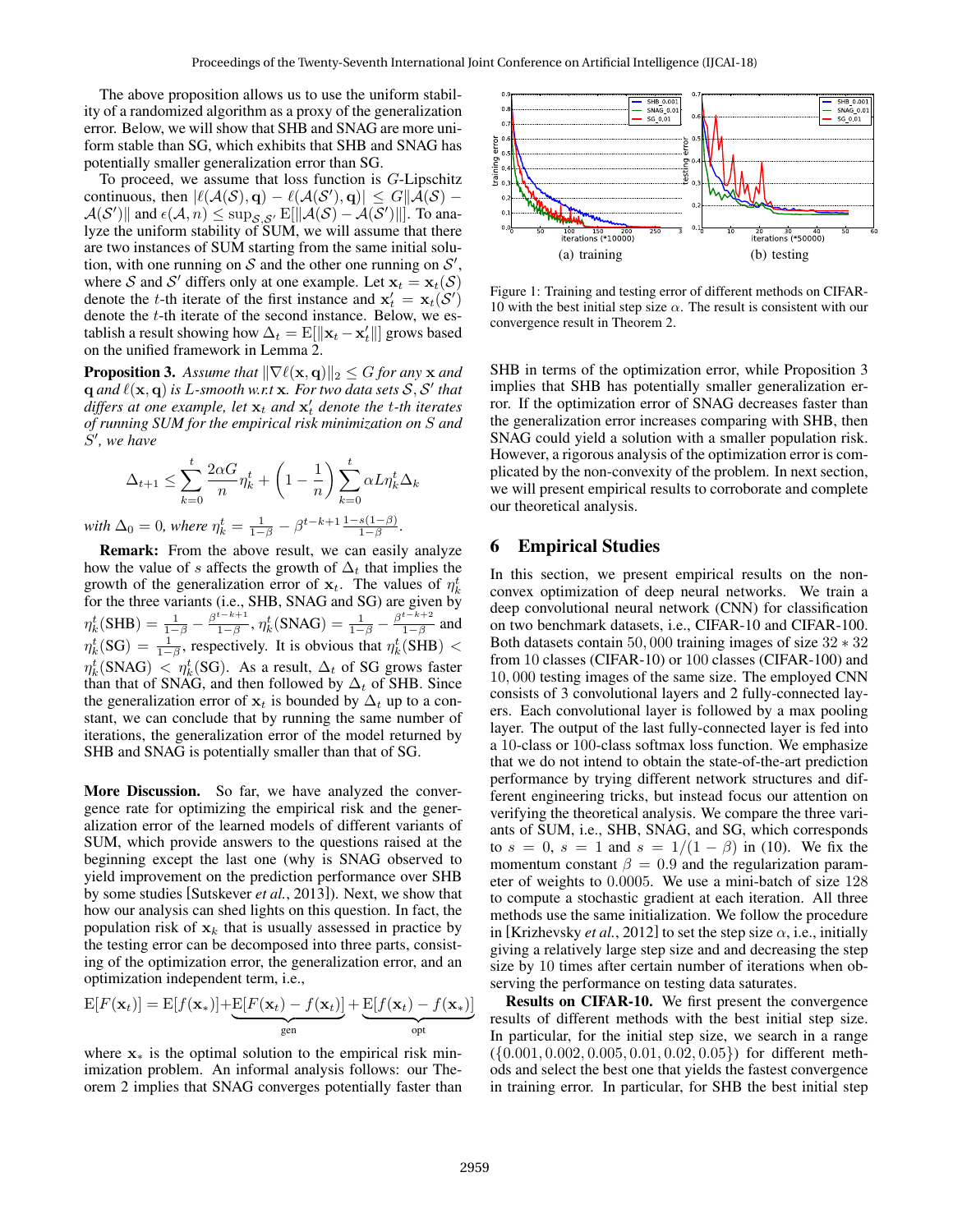

Figure 2: Training error, testing error and their absolute difference (i.e., |training error−testing error|) on CIFAR-10 and CIFAR-100 of three SUM variants. The numbers in legends indicate the initial step size  $\alpha$ .

size is 0.001 and that for SNAG and SG is 0.01. In fact, a larger initial step size (e.g, 0.002) for SHB gives a divergent result. The training and testing error of different methods versus the number of iterations is plotted in Figure 1. This result is consistent with our convergence result in Theorem 2.

Next, we plot the performance of different methods with the same initial step size 0.001 in Figure 2. We report the training error, the testing error and their absolute difference in Figure 2(a), 2(b) and 2(c), respectively. We use the absolute difference between the training and testing error as an estimate of the generalization error. We can see that the convergence of training error of the three methods are very close, which is consistent with our theoretical result in Theorem 1. Moreover, the behavior of the absolute difference between the training and testing error is also consistent with the theoretical result in Proposition 3, i.e, SG has a larger generalization error than SNAG and SHB.

Results on CIFAR-100. We plot the training and testing error and their absolute difference of the three methods with the same initial step sizes  $(0.002)$  in Figure 2(d), 2(e) and 2(f), respectively. We observe similar trends in the training error and the generalization error, i.e., the three methods have similar performance (convergence speed) in training error but exhibit different degree of generalization error. The testing error curve shows that SNAG achieves the best prediction performance on the testing data.

Finally, we present a comparison of SUM with different values of s including variants besides SHB, SNAG and SG. In particular, we compare SUM with  $s \in \{0, 0.5, 1, 2, 10\}$  and the same initial step size 0.002. Note that  $s = 0$  corresponds to SHB,  $s = 1$  corresponds to SNAG,  $s = 10$  corresponds to SG since  $\beta = 0.9$  and  $s = 2$  corresponds to a new variant. The results on the CIFAR-100 data are shown in Figure 3. From the results, we can observe that the convergence of training error for different variants perform similarly. For the generalization error, we observe a clear trend from  $s = 10$ to  $s = 0$  in that the generalization error decreases.

## 7 Conclusion

We have developed a unified framework of stochastic momentum methods that subsumes SHB, SNAG and SG as special cases, which have been widely adopted in training deep neural network. We also analyzed convergence of the training for non-convex optimization and generalization error for learning of the unified stochastic momentum methods. The unified framework and analysis bring more insights about differences between different methods and help explain experimental results for optimization deep neural networks. In particular, the momentum term helps improve the generalization performance but not helps speed up the training process.

### Acknowledgements

This work is partially supported by NSF-1545995, the Data to Decisions Cooperative Research Centre and ARC DP180100106. Most work of Y. Yan was done when he was visiting the University of Iowa.